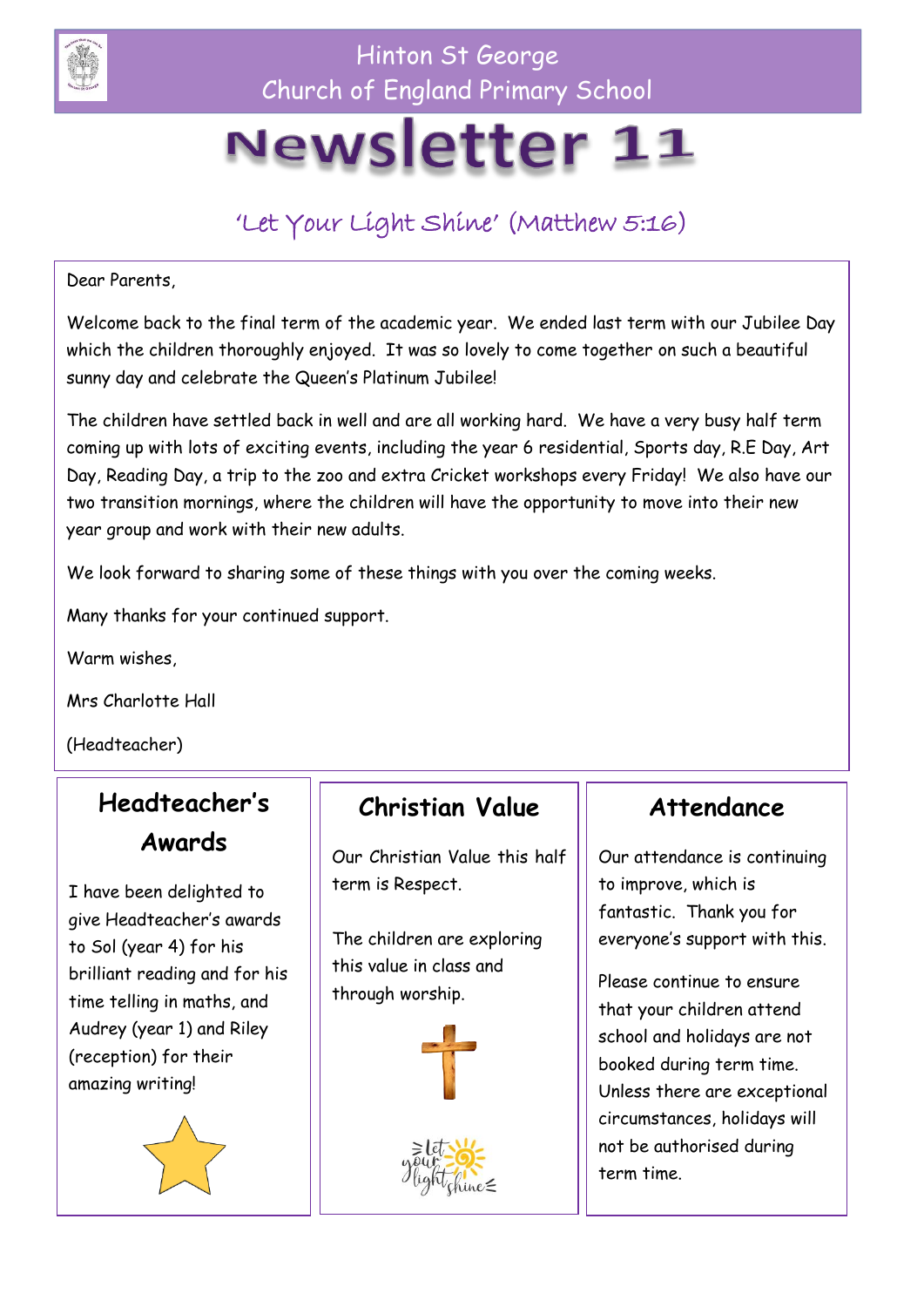

## Hinton St George Church of England Primary School

# **Jubilee Day**

We had a lovely last day of the spring term, celebrating the Queen's Platinum Jubilee. In the morning, we made scones and did art. We were then lucky enough to have a fish and chip van come up to the field where we enjoyed our lunch in the sunshine. In the afternoon, we worked through a rotation of British sports, such as croquet, bowls and tennis. Lastly, we had our homemade scones with cream and jam in the playground to finish our super day!











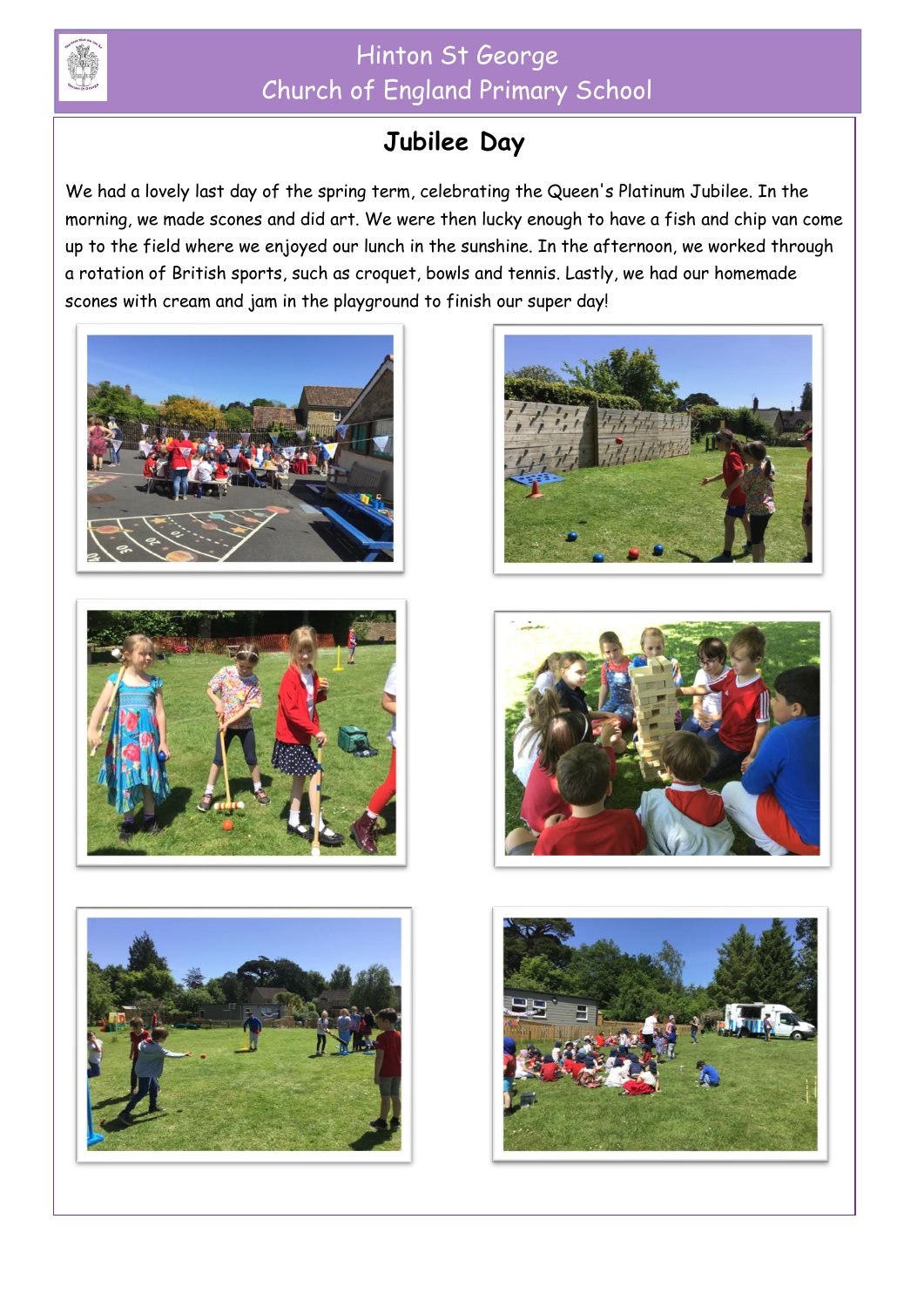

# **St George's Pre-School**

This week in pre-school we have been learning about the Hungry Caterpillar and mini beasts. We made our names as a caterpillar and made bug fossils. In snack time we made our own jam sandwiches, our grown-ups said we did really well!





# **Safeguarding**

If you are worried about the safety of any child, then please speak to one of the following members of staff:

**Mrs Charlotte Hall**, Designated Safeguarding Lead, **Mr James Batchelor,** Deputy Safeguarding Lead, **Mr Adam Cashmore**, Deputy Safeguarding Lead or **Mrs Sarah McEvansoneya**, Governor responsible for Safeguarding.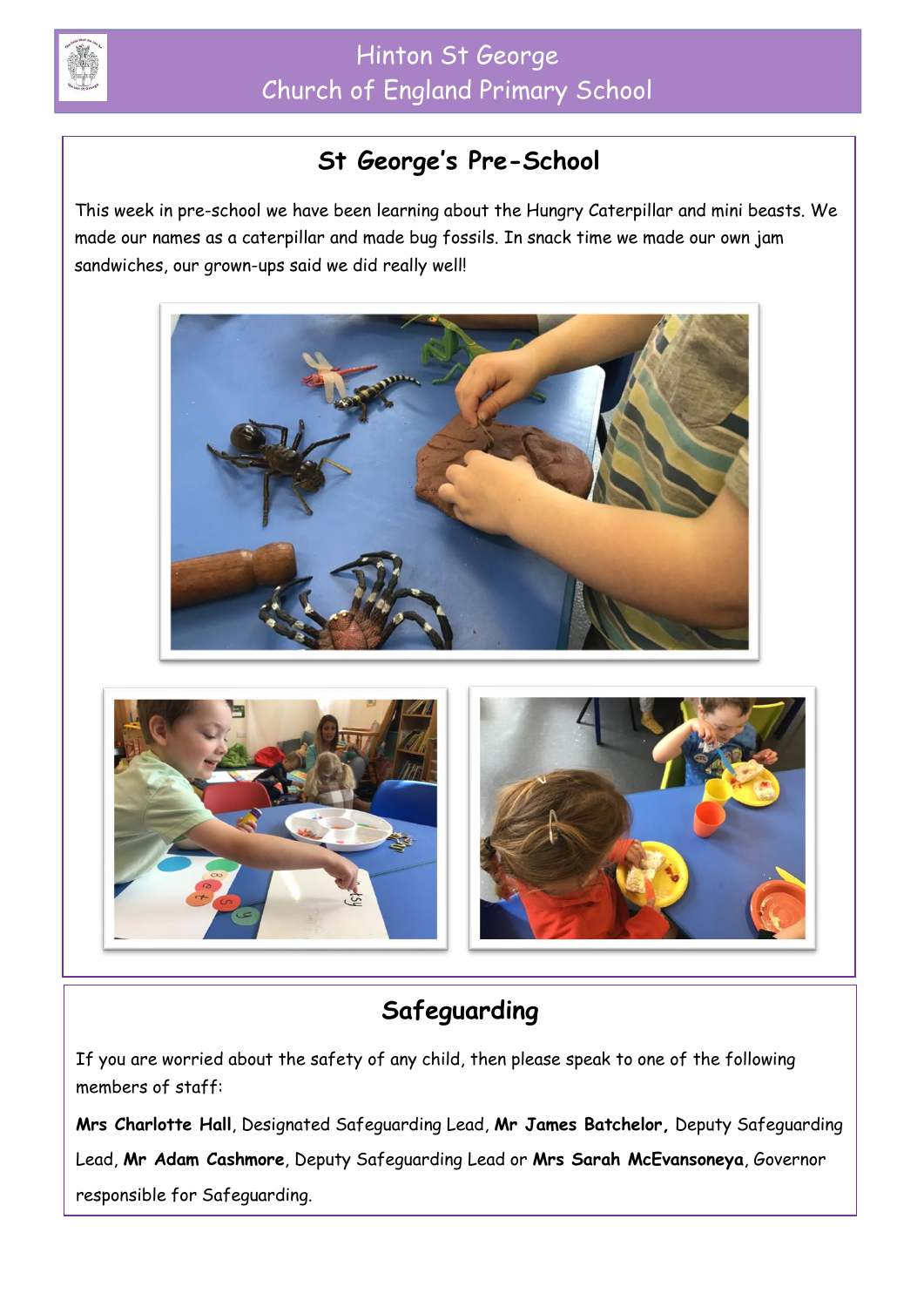

#### **Message from the PFA**

Dear All,

Since the last newsletter we have had a very successful camping trip to Woodlands attended by 21 families. It was so great to return to this trip after a 2-year hiatus. The children had so much fun, and it was a lovely social event for the parents too. Thank you very much to the families that attended, for making it a special event, what a fun way to raise funds for the PFA. We are very grateful for this contribution.

The PFA are also very much looking forward to being able to reinstate the leavers event this year. We will be wishing a fond farewell to the year 6 children. This will take place on Friday 22nd July between 3.15 pm and 5.15 pm and will be combined with the opening of the new outdoor classroom at the school field. Refreshments will be provided, please bring a picnic blanket to enjoy cake and a cuppa in the sunshine (we hope!) All families are welcome and we look forward to seeing you there.

We also have an exciting new event to look forward to, Philippa Holland, is kindly hosting a dog show in Dinnington on 10th September, all proceeds will go to the PFA. The dog show will involve light-hearted contests such as best child dog handler and prettiest dog. There will also be activities to cater for everyone's interests whether a dog lover or not, including tea and cakes, drinks, tombola, children's games and races, tug of war and much more, all set in beautiful surroundings in Dinnington. We will be looking for volunteers, if you are interested in helping on the day, or in the planning of the event please contact me [-poppyikennedy@yahoo.com.](mailto:poppyikennedy@yahoo.com) There will also be an opportunity to sign up outside school at drop off time before the end of term. We hope you all enjoy the build up to the summer holidays.

Best wishes, Poppy, Tara and the PFA committee.

## **Online Safety**

We regularly talk to the children about online safety, but we have also updated our website with some additional information to help you to support your child to use the internet safely at home. It can be located under the 'Key Information' tab or by using the link below:

<https://hinton-st-george.somerset.sch.uk/keyinformation/e-safety/>

If you need any further support, please don't hesitate to speak to your child's class teacher.